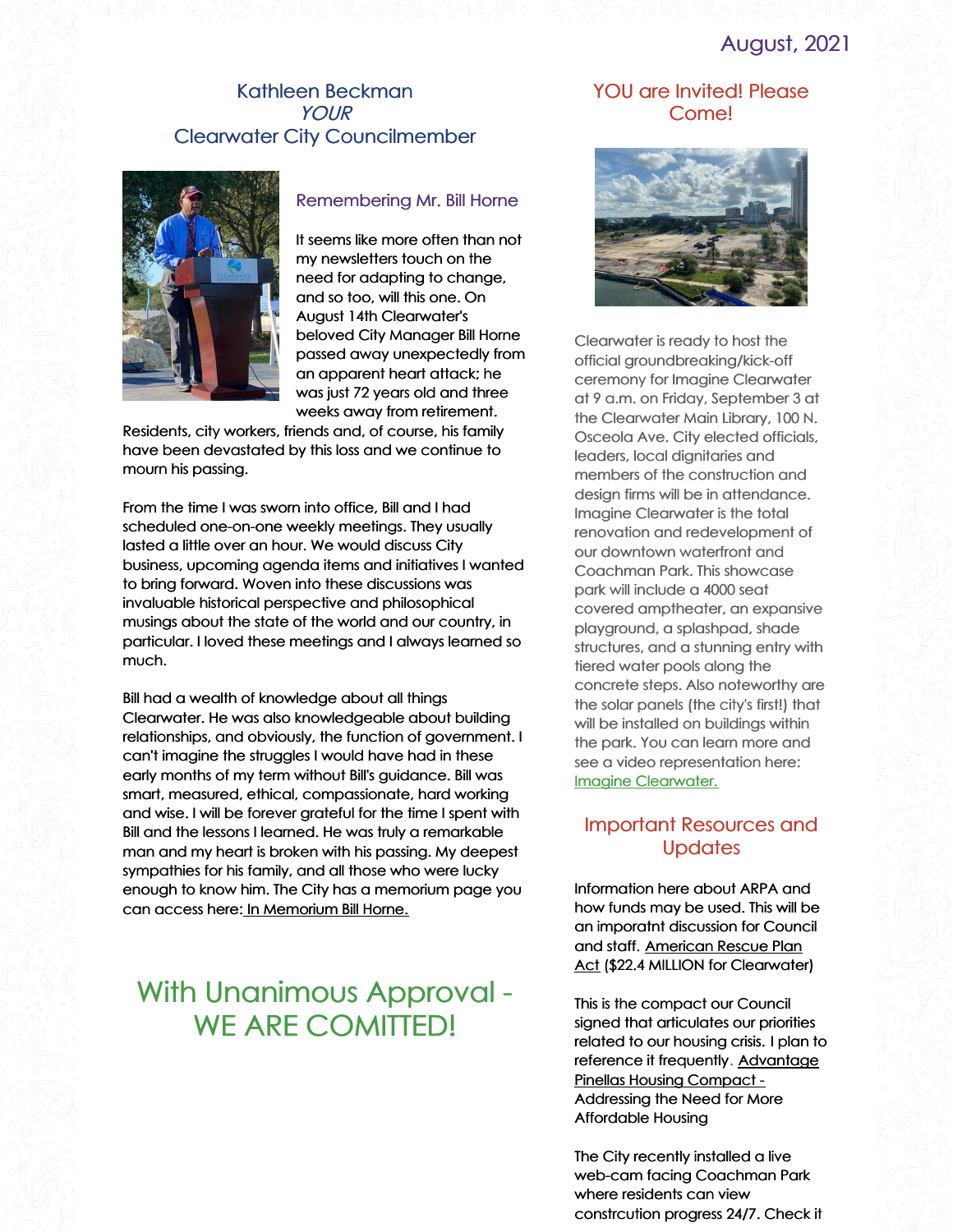

On August 5th the City Council voted unanimously to adopt our revised Environmental/Sustainability Plan GREENPRINT 2.0. I am so excited about this update and the initiatives presented in this plan. A hearty thank you to those residents who spoke beore Council, or wrote in, in favor of adopting this important document. While I advocated for more aggressive carbon reduction goals, they were not adopted. However, that doesn't mean we can't take steps to exceed the goals we've set.

Next steps include EV infrastructure ordinances (Transportation is a HUGE contributor to greenhouse gas), allocating funding to work towards Greenprint's goals, investigating to hire an Energy Manager and creating dashboards to help communicate the progress we make. You can read [Greenprint](https://www.myclearwater.com/government/city-departments/greenprint-clearwater-s-sustainability-plan) here: Greenprint 2.0[,](https://www.myclearwater.com/government/city-departments/greenprint-clearwater-s-sustainability-plan) This is the best guide we have to protect the environment that is so crucial to our health, our economy, our quality of life and our children's future.



### Interviewing for Our New City Manager Begins on Sept. 1

At 8 a.m. on Wednesday, Sept. 1 the Council will begin one-on-one interviews with four candidates for City Manager. In the afternoon,Clearwater's Senior Executive Team will have a "meet & greet" with the candidates. Later, from 5:30-7:00, the public is invited to attend a candidate forum at Ruth Eckerd Hall. You can learn more about the candidates here: CM [Candidates.](https://www.myclearwater.com/government/city-departments/human-resources/apply-for-employment/city-manager-recruitment-2021)

### Welcome to the Team Mr. Margolis!



On August 24 the Council voted unanimously to offer the position of City Attorney to David Margolis. Margolis will

out here: Imagine [Clearwater](https://www.myclearwater.com/news-info/imagine-clearwater/imagine-clearwater-streaming-videos) Web-Cam

The Clearwater Neighborhoods Coalition is a community based non-profit that works closely with the City of Clearwater to achieve its goals. It aims to enhance quality of life, sustainability and safety for Clearwater and its neighborhoods. They are ALWAYS looking for new members - people who care about their community and want to share their concerns and ideas. You can learn more here: Clearwater [Neighborhoods](https://www.clearwaterneighborhoods.org/) Coalit[io](https://www.clearwaterneighborhoods.org/)n

The Council will soon begin work to update the City's Strategic Plan. Here is a link to our current plan: [Strategic](https://www.myclearwater.com/government/city-departments/public-communications/documents-and-publications/20-year-strategic-vision) Plan. I believe it is lacking in any focus on environmental stewardship, for example. I hope we can do better. Here is a link to Pinellas County's [Strategic](http://www.pinellascounty.org/strategicplan/) Plan as a comparison.

Here is a link toMy [Clearwater](https://www.myclearwater.com/government/city-departments/public-communications/documents-and-publications/myclearwater-magazine) Magazine.

[UPCOMING](http://clearwater.granicus.com/ViewPublisher.php?view_id=50) CITY MEETINGS Click on the link above to access City meetings, agendas and attached documents.

The City of Clearwater has many volunteer opportunities. Here is a link to our website. Find out how you can make a [difference:](https://www.myclearwater.com/residents/volunteer) Volunteers Needed



UPDATE ON RANKED **CHOICE VOTING** 

On June 3rd

the Council voted to include ranked choice voting (RCV) on our March 2022 ballot. City Attorney Pam Akin will craft language for a March referendum for voters to decide whether to adopt ranked-choice voting. In the next few months there will be two readings of this ballot initiative where the public can offer comments. Here is a link to one website that promotes RCV: [Ranked](https://www.rcvresources.org/) Choice Voting

CONTACT INFORMATION Kathleen Beckman - 727-580-0948